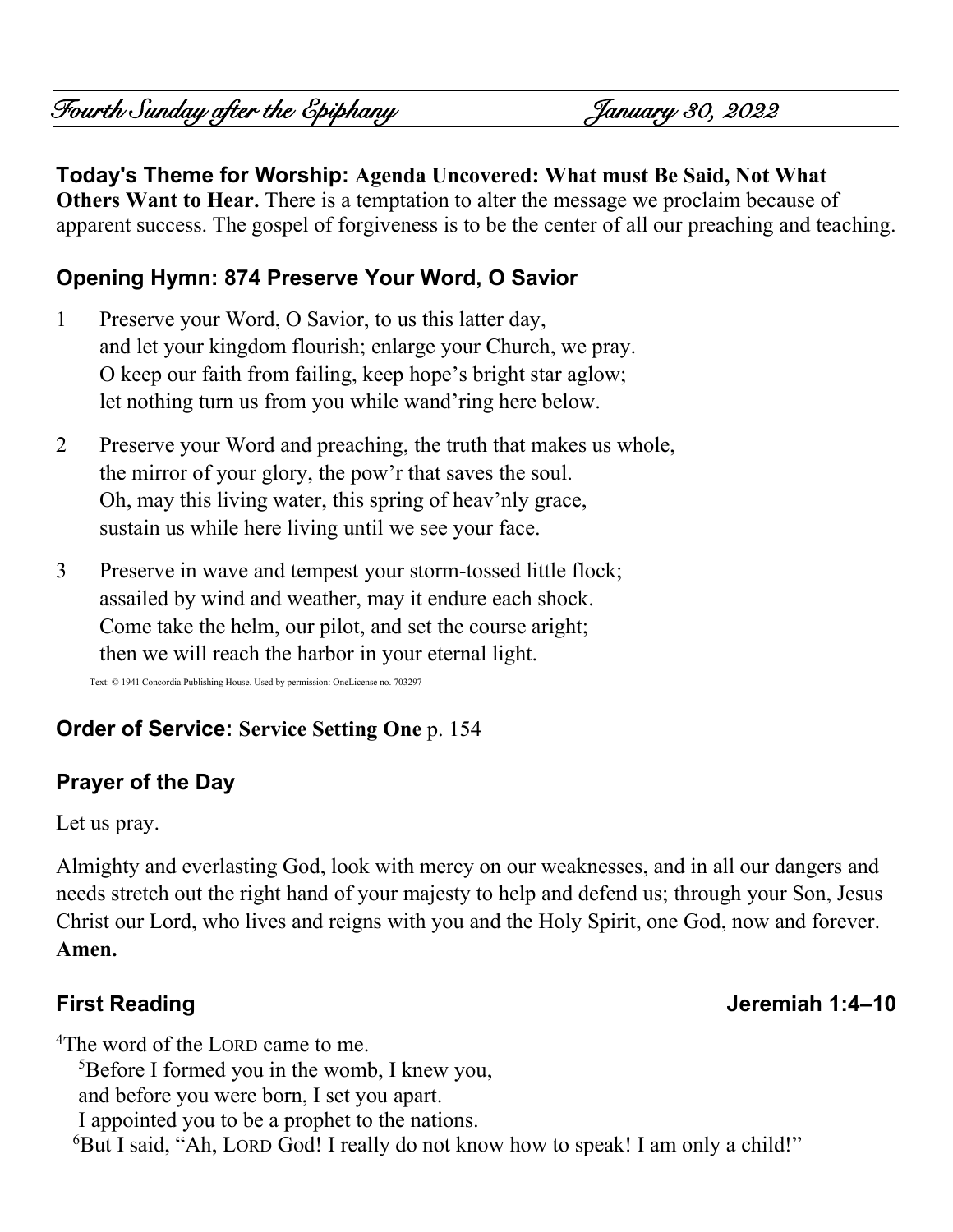<sup>7</sup>The LORD said to me, "Do not say, 'I am only a child.' You must go to everyone to whom I send you and say whatever I command you.  ${}^{8}$ Do not be afraid of them, because I am with you, and I will rescue you, declares the LORD."

<sup>9</sup>Then the LORD stretched out his hand and touched my mouth. The LORD said to me:

There! I have now placed my words in your mouth.

 $10$ Look, today I appoint you over nations and kingdoms

to uproot and to tear down,

to destroy and to overthrow,

to build and to plant.

# **Psalm of the Day: 71B LORD, in Your Mercy, Hear My Prayer**

Refrain: LORD, in your mercy, hear my prayer. LORD, hear my prayer.

1 LORD, as I age, as foes conspire,

I beg you, in distress,

O Holy One of Israel,

respond in righteousness.

Refrain: LORD, in your mercy, hear my prayer. LORD, hear my prayer.

2 For since you took me from the womb,

through many bitter days,

my teacher you have always been,

my hope, my constant praise.

Refrain: LORD, in your mercy, hear my prayer. LORD, hear my prayer.

3 O throw me not aside, my God, when I am old and gray.

I must declare your mighty acts

to this and ev'ry age.

Refrain: LORD, in your mercy, hear my prayer. LORD, hear my prayer.

4 Your righteousness transcends the skies, your splendor I adore.

I'll hope in you each day you grant

and praise you more and more.

Refrain: LORD, in your mercy, hear my prayer. LORD, hear my prayer.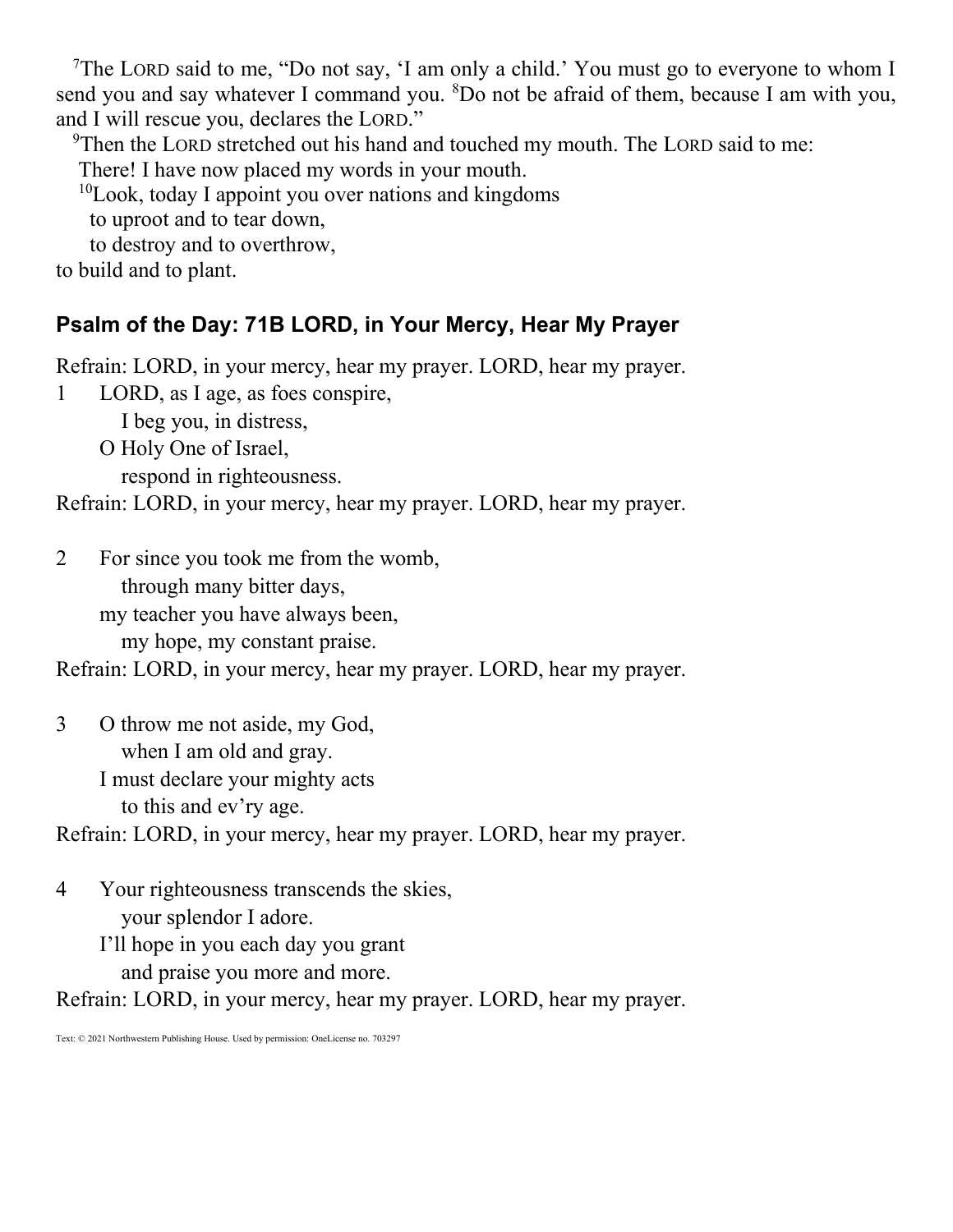## **Second Reading 2 Timothy 3:14—4:5**

<sup>14</sup>As for you, continue in the things you have learned and about which you have become convinced. You know from whom you learned them <sup>15</sup> and that from infancy you have known the Holy Scriptures, which are able to make you wise for salvation through faith in Christ Jesus. <sup>16</sup>All Scripture is God breathed and is useful for teaching, for rebuking, for correcting, and for training in righteousness,  $17$ so that the man of God may be complete, well equipped for every good work.

**4** I solemnly charge you in the presence of God and Christ Jesus, who is going to judge the living and the dead, and in view of his appearing and his kingdom: <sup>2</sup>Preach the word. Be ready whether it is convenient or not. Correct, rebuke, and encourage, with all patience and teaching.  $3$ For there will come a time when people will not put up with sound doctrine. Instead, because they have itching ears, they will accumulate for themselves teachers in line with their own desires. <sup>4</sup>They will also turn their ears away from the truth and will turn aside to myths.  $5$ As for you, keep a clear head in every situation. Bear hardship. Do the work of an evangelist. Fulfill your ministry.

#### **Gospel Acclamation**

Alleluia, alleluia, alleluia. Jesus is the light of the world; in him we have the light of life. Alleluia, alleluia, alleluia.

#### **Gospel Luke 4:38–44**

<sup>38</sup>Jesus got up, left the synagogue, and went into Simon's house. Simon's mother-in-law was suffering from a high fever. They asked him to help her. <sup>39</sup>He stood over her, rebuked the fever, and it left her. Immediately she got up and began to serve them. <sup>40</sup>As the sun was setting, they brought to him all who were sick with various diseases. He laid his hands on every one of them and healed them. <sup>41</sup>Demons also came out of many people, crying out, "You are the Son of God!" He rebuked them and did not allow them to speak, because they knew that he was the Christ.

 $42$ When it was day, he went out to a deserted place. The crowds were looking for him. They went up to him and were trying to prevent him from leaving them. <sup>43</sup>But he told them, "I must preach the good news of the kingdom of God to the other towns too, because that is why I was sent." <sup>44</sup>And he continued to preach in the synagogues in the land of the Jews.

#### **Hymn of the Day: 901 O Christians, Haste**

1 O Christians, haste, your mission high fulfilling,

to tell to all the world that God is light,

that he who made all nations is not willing one soul should perish, lost in shades of night. Publish glad tidings, tidings of peace,

tidings of Jesus, redemption and release.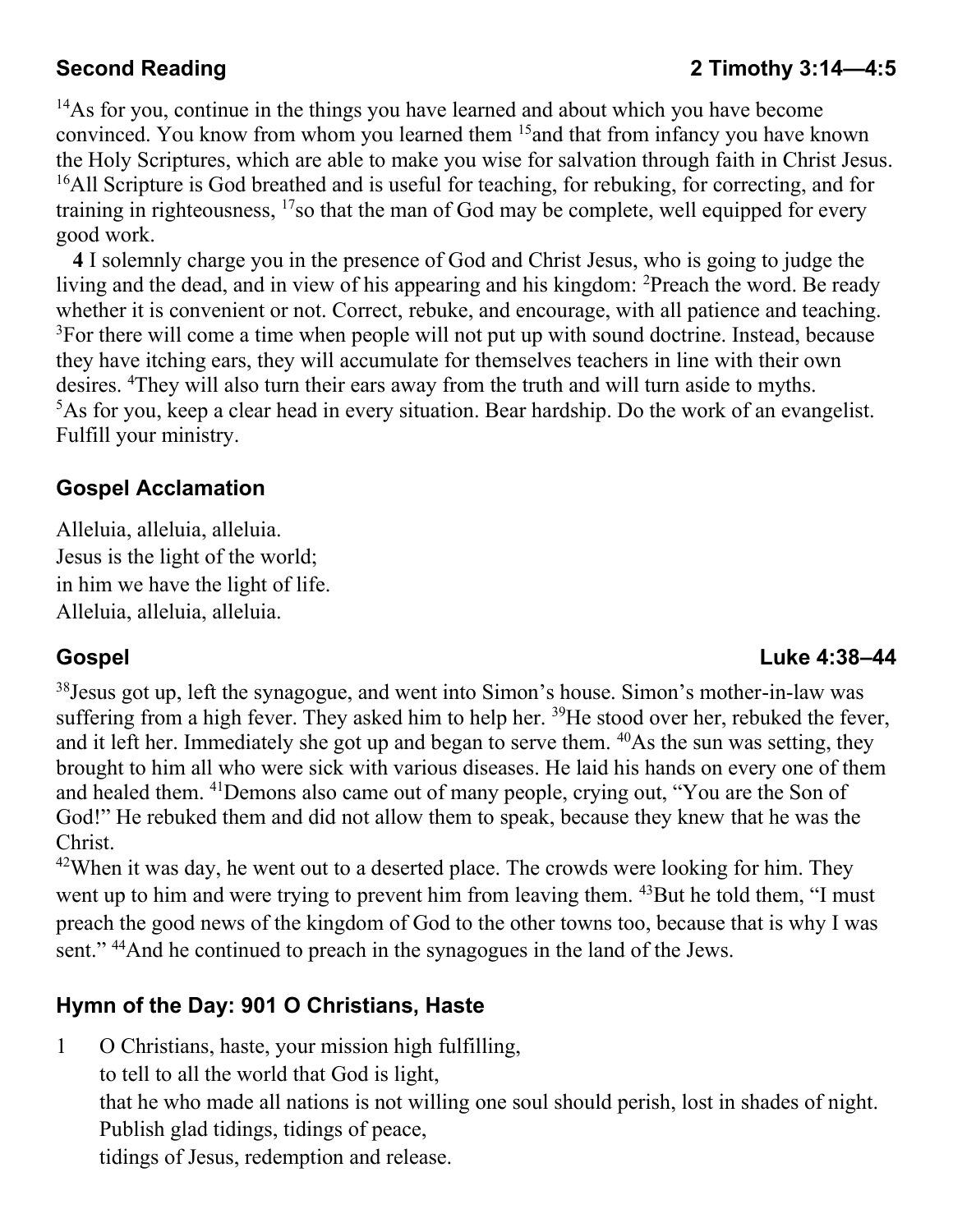- 2 Behold how many thousands still are lying bound in the dreary prison-house of sin with none to tell them of the Savior's dying or of the life he died for them to win. Publish glad tidings, tidings of peace, tidings of Jesus, redemption and release.
- 3 Proclaim to ev'ry people, tongue, and nation that God, in whom they live and move, is love; tell how he stooped to save his lost creation and died on earth that they might live above. Publish glad tidings, tidings of peace, tidings of Jesus, redemption and release.
- 4 Send heralds forth to bear the message glorious, give of your wealth to speed them on their way; pour out your soul for them in prayer victorious; O Christians, haste to bring the brighter day! Publish glad tidings, tidings of peace, tidings of Jesus, redemption and release.

Text: Public domain

## **Sermon**

# **Apostles' Creed**

**I believe in God, the Father Almighty, maker of heaven and earth. I believe in Jesus Christ, his only Son, our Lord, who was conceived by the Holy Spirit, born of the Virgin Mary, suffered under Pontius Pilate, was crucified, died, and was buried. He descended into hell. The third day he rose again from the dead. He ascended into heaven and is seated at the right hand of God the Father Almighty. From there he will come to judge the living and the dead. I believe in the Holy Spirit, the holy Christian Church, the communion of saints, the forgiveness of sins,**

 **the resurrection of the body,** 

 **and the life everlasting. Amen.**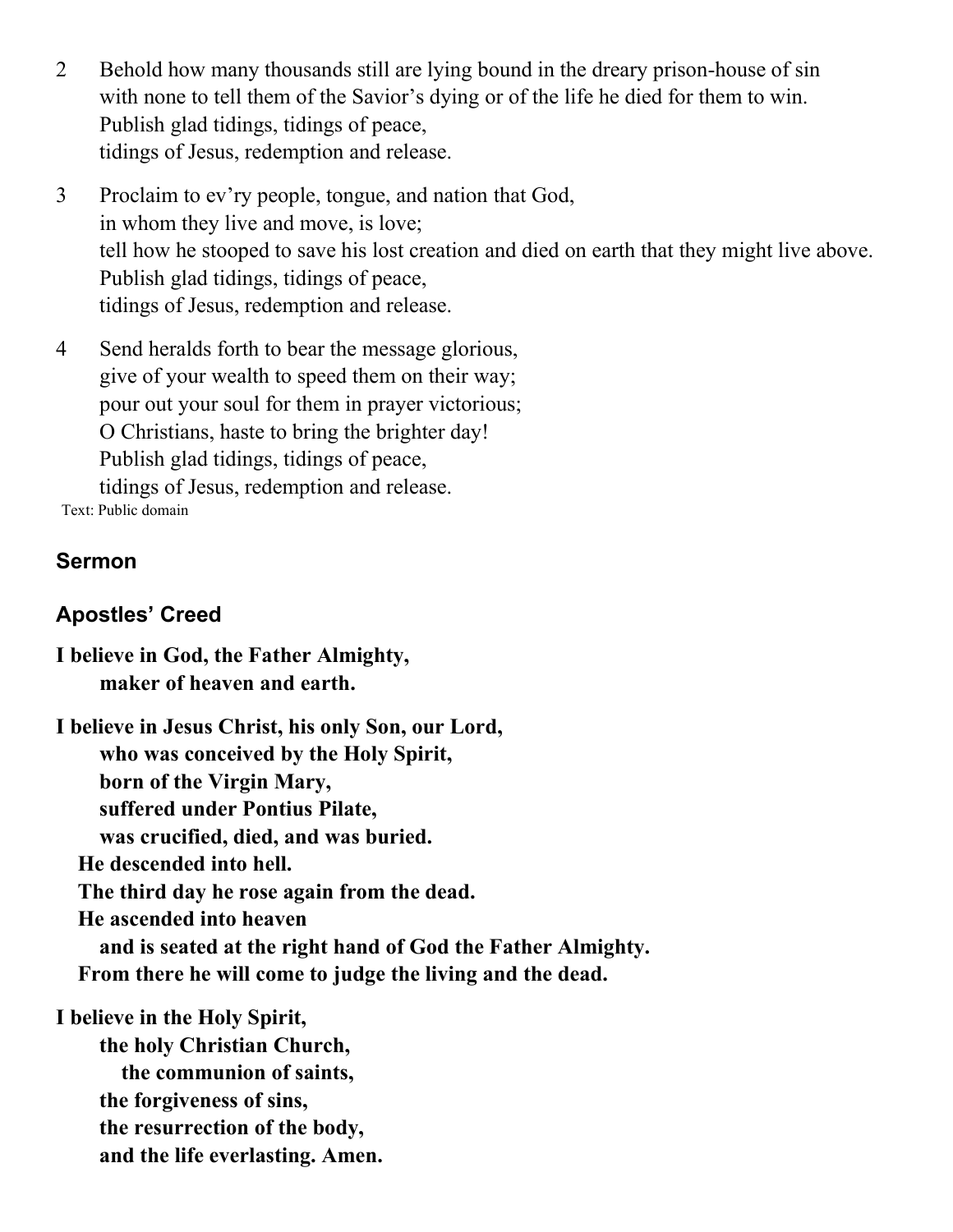# **Prayer of the Church**

# **Offering Prayer**

# **Offering**

You can give your offerings from your smartphone with the new **Vanco Mobile** app, which can be downloaded for free at Google Play or the App Store. You can also give at [holytrinitylutheranwyoming.com](http://holytrinitylutheranwyoming.com/) by clicking the Offerings link at the top of the page. If you have any questions about any of these options, please contact Dave Vogel at [financialsecretary@holytrinity-wels.net](mailto:financialsecretary@holytrinity-wels.net) or 616-808-6320.



## **Hymn: 533 Jesus, Lover of My Soul**

- 1 Jesus, lover of my soul, let me to thy bosom fly while the nearer waters roll, while the tempest still is high. Hide me, O my Savior, hide, till the storm of life is past; safe into the haven guide. O receive my soul at last!
- 2 Other refuge have I none; hangs my helpless soul on thee. Leave, ah, leave me not alone; still support and comfort me. All my trust on thee is stayed; all my help from thee I bring. Cover my defenseless head with the shadow of thy wing.
- 3 Thou, O Christ, art all I want; more than all in thee I find. Raise the fallen, cheer the faint, heal the sick, and lead the blind. Just and holy is thy name; I am all unrighteousness. False and full of sin I am; thou art full of truth and grace.
- 4 Plenteous grace with thee is found, grace to cover all my sin. Let the healing streams abound; make and keep me pure within. Thou of life the fountain art; freely let me take of thee. Spring thou up within my heart, rise to all eternity. Text: Public domain

#### **Prayer**